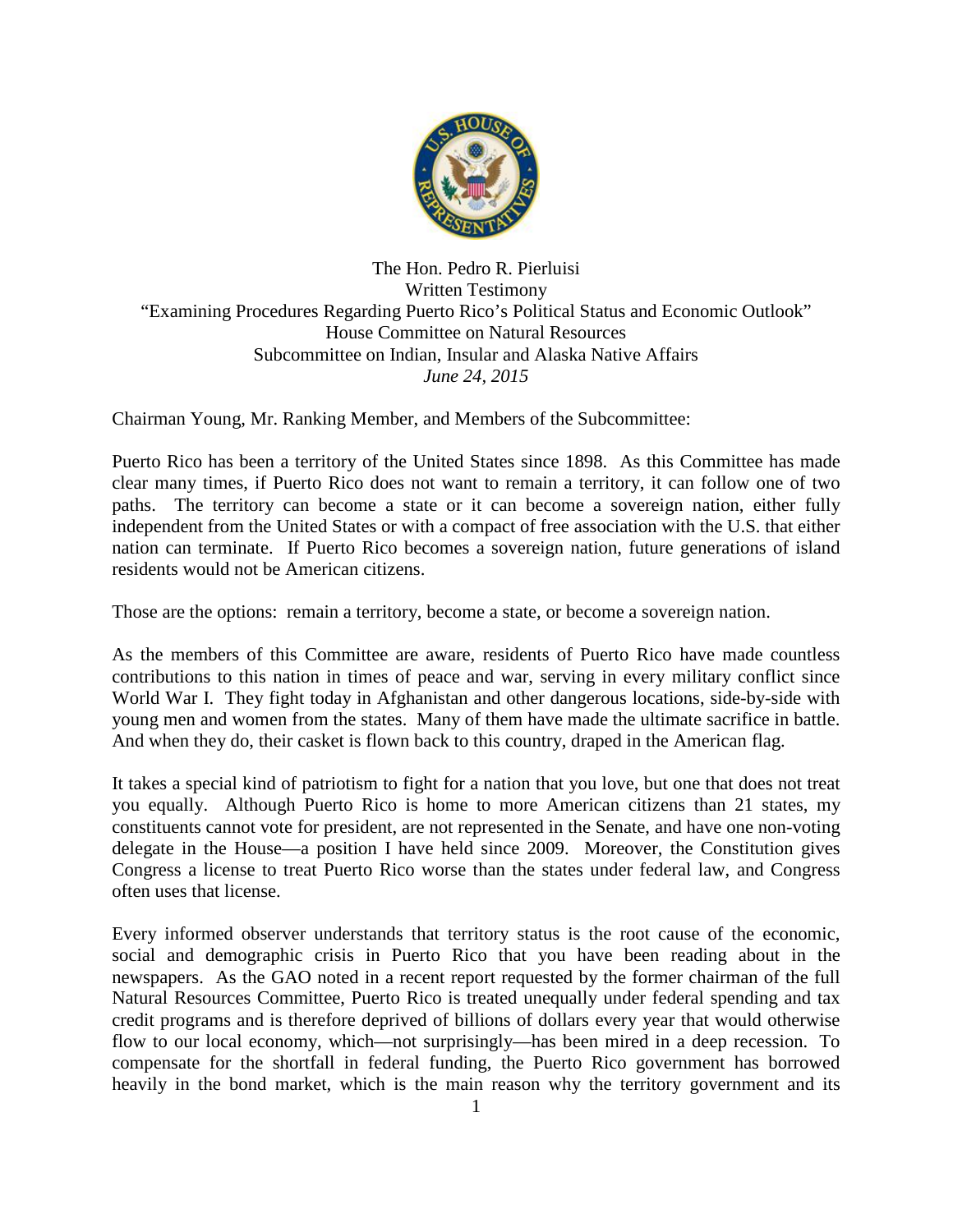instrumentalities have \$72 billion in outstanding debt. In the last four years alone, upwards of 250,000 island residents have relocated to the states in search of better economic opportunities for themselves and their families, and these staggering numbers are only getting worse. When my constituents arrive in the states, they are entitled to vote for their national leaders and to equal treatment under federal law—the same rights they were denied while living in Puerto Rico. How any American with a conscience could support this shameful situation is, I confess, beyond my comprehension.

There are many concrete examples of how Puerto Rico's territory status harms the quality of life in Puerto Rico, but allow me to mention just two.

Puerto Rico has always been treated in discriminatory fashion under federal health programs. This is the result of action or inaction by presidents and members of Congress, both Democrat and Republican, over many decades. The adverse impact on doctors, hospitals, insurance providers and—most importantly—patients in the territory has been as severe as it was predictable. This disparate treatment has also decimated Puerto Rico's fiscal health, since the territory government must cover the costs of services the federal government should be covering—and that it would be covering if Puerto Rico were a state. Thus, I have introduced a comprehensive bill to essentially provide Puerto Rico with state-like treatment under Medicaid and Medicare.

Another example. Congress has empowered each state government to authorize its "municipalities" to adjust their debts under Chapter 9 of the federal Bankruptcy Code if they become insolvent. A state government may choose to allow its municipalities to file for protection under Chapter 9, or it may decline to do so. The power to decide rests with the state government. However, for reasons that are clear to nobody, Congress in 1984 chose not to permit the government of Puerto Rico to authorize its municipalities to seek relief under Chapter 9. In other words, Puerto Rico's territory status is the primary reason why Puerto Rico has so much debt and is the sole reason why Puerto Rico does not possess a critical tool that could help the island manage this debt. I have introduced a bill in Congress to give Puerto Rico state-like treatment under Chapter 9. It is opposed by a handful of investment firms for specious and selfinterested reasons, but otherwise has remarkably broad support.

Now I appreciate that the governor of Puerto Rico has endorsed my legislative initiatives with respect to both federal health programs and Chapter 9. I will continue to fight alongside him in pursuit of these goals. We both want to help Puerto Rico because we both love Puerto Rico. However, I don't know whether to laugh or cry at the irony of the governor's anti-statehood administration seeking state-like treatment for Puerto Rico in these and other critical policy areas. The fact is that politicians in Puerto Rico who defend or rationalize our territory status are complicit in the terrible treatment this status brings. That may be a tough statement, but it is a true statement.

What I desire for Puerto Rico is simple. I don't need to resort to tortured legal or policy arguments to explain it. I don't seek special, different or unique treatment. I don't ask to be treated any better than the states, but I won't accept being treated any worse either. I want only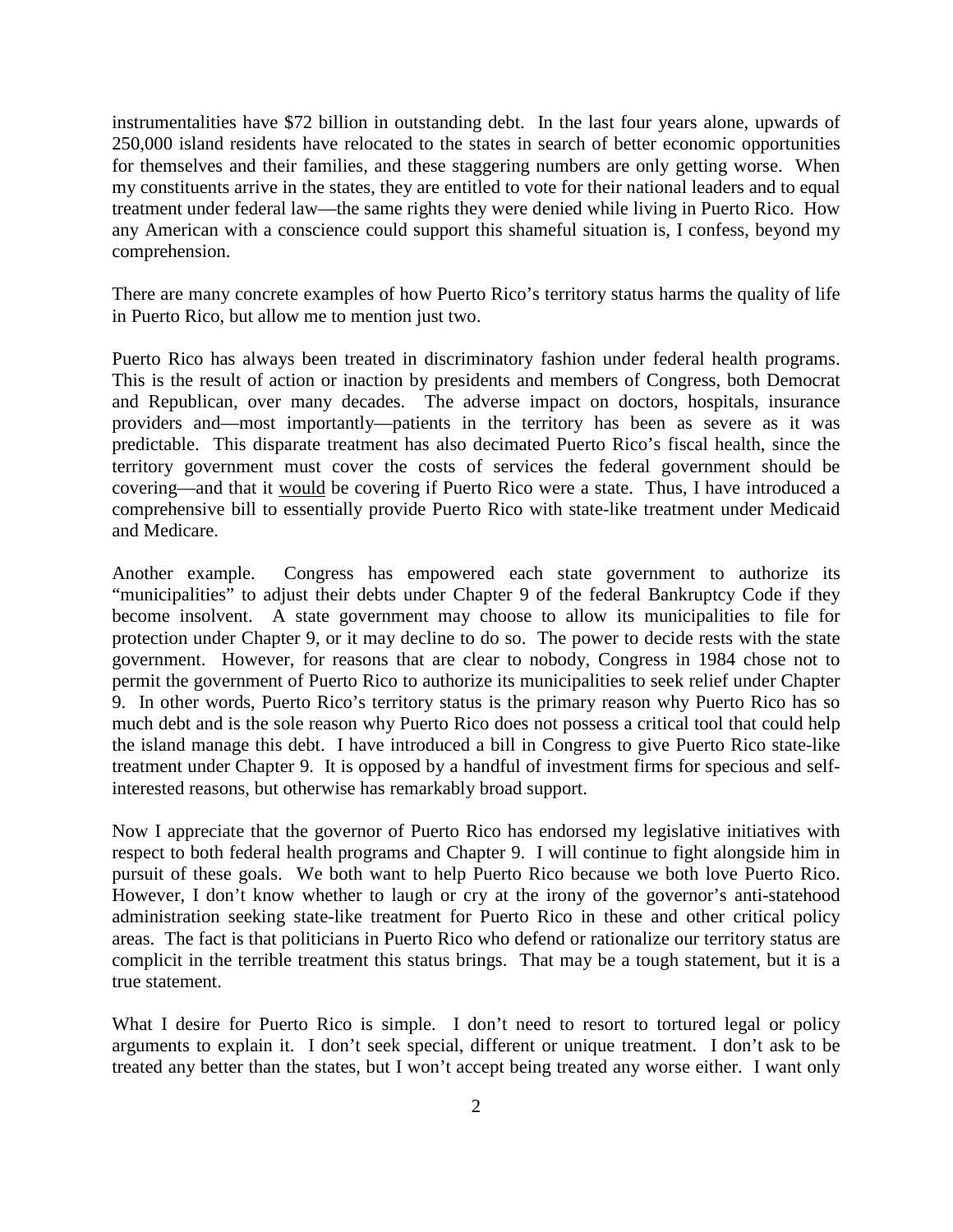for Puerto Rico to be treated equally. Give us the same rights and opportunities as our fellow American citizens, and let us rise or fall based on our own merits. Because I know that we will rise.

To be clear, this is not only my personal view. To the contrary, this is now the predominant view among the Puerto Rico public. In 2012, the government of Puerto Rico sponsored a referendum in which a majority of voters rejected Puerto Rico's current territory status and more voters expressed a desire for statehood than for any other status option, including the current territory status. In the wake of that historic vote, I conveyed the results to you—my colleagues in Congress—and to the Obama administration. I did this because, for a territory to become a state, Congress must approve legislation known as "an admission act" and the president must sign that legislation into law, just like any other bill.

At my initiative, the Obama administration in April 2013 requested—and Congress in January 2014 approved with bipartisan support—an appropriation of \$2.5 million to fund the first federally-sponsored status referendum in Puerto Rico's history. We wrote the provision, which is contained in Public Law 113-76, so that this funding will remain available until it is used. While the law does not prescribe the exact format of the ballot, leaving those details to the Puerto Rico government, it does require the U.S. Department of Justice to certify that the ballot and voter education materials are consistent with U.S. law and policy. This will ensure that the ballot contains only real status options, as opposed to fanciful proposals.

It is now clear that the governor of Puerto Rico will not use this funding before his term in office ends next year—and I hope the members of this Subcommittee will ask the governor's representative at this hearing why not. When I am in a position to utilize this funding, I will do so without hesitation. My proposal is to use the funding to hold a simple yes-or-no vote on whether Puerto Rico should be admitted as a state. This approach is logical and fair. First, it is deeply rooted in precedent. Alaska and Hawaii each conducted federally-sponsored yes-or-no votes prior to statehood. Second, because statehood obtained the most votes in the 2012 referendum, it makes sense to now hold a vote on statehood itself. Third, the format is inclusive. Those who support statehood can vote "yes" and those who oppose it for any reason can vote "no." Fourth, the vote would yield a definitive result that nobody could reasonably question. Politicians in Puerto Rico who favor the *status quo* have perfected the dark art of seeking to undermine the legitimacy of any vote they lose; the process I have proposed will make it impossible for them to do so again.

This approach has broad support in Congress. In February, I introduced H.R. 727, the *Puerto Rico Statehood Admission Process Act*. Consistent with my philosophy, the bill would authorize a federally-sponsored vote to be held in Puerto Rico by the end of 2017, with the ballot containing a single question: "Shall Puerto Rico be admitted as a State of the United States?" To conduct this vote, the Puerto Rico government could use the \$2.5 million that Congress already approved in Public Law 113-76. If a majority of voters affirm their desire for admission, the bill provides for an automatic series of steps to occur that would culminate in Puerto Rico's admission as a state in the year 2021.